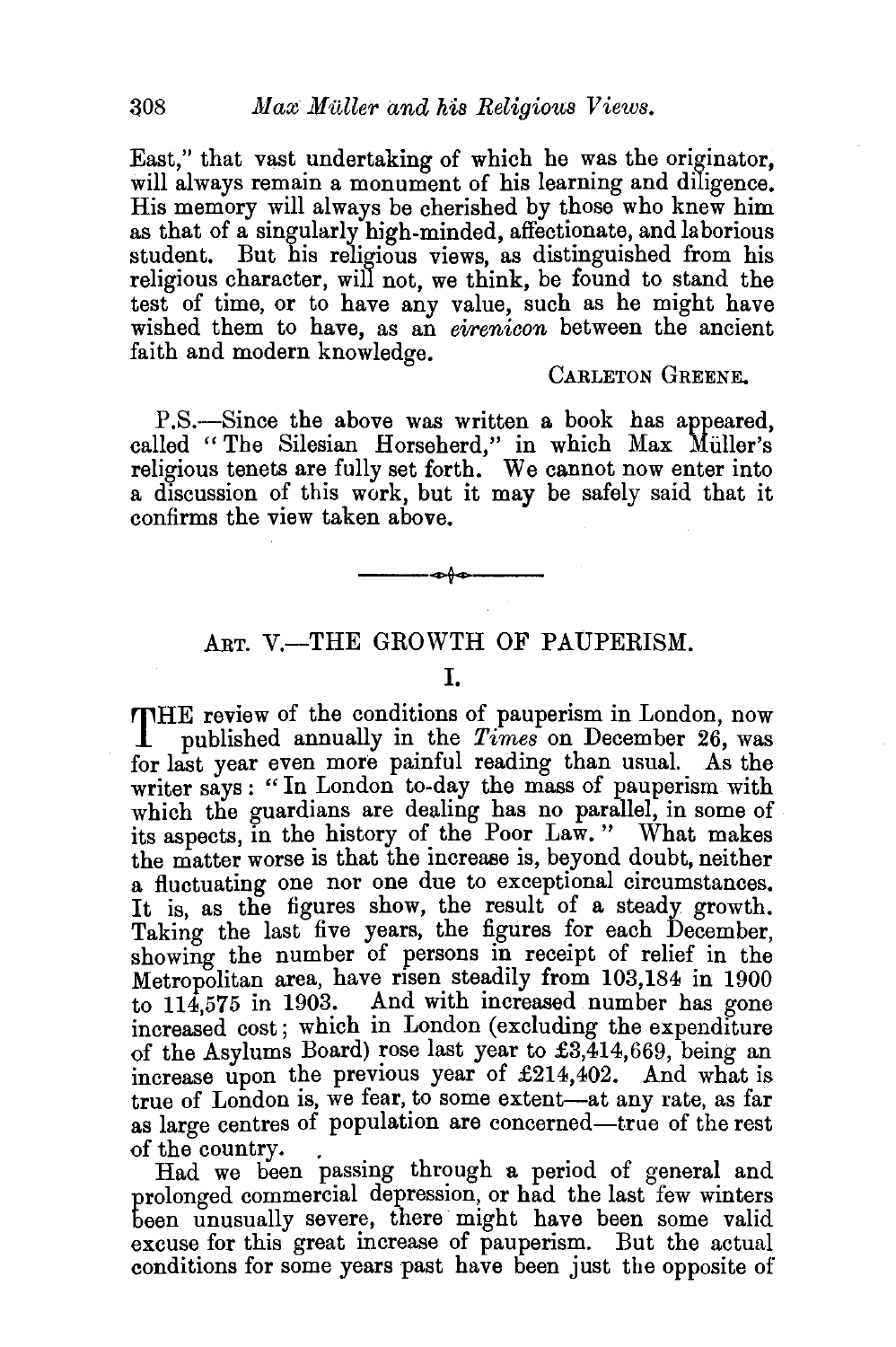these. Since the outbreak of the Transvaal War food and fuel may have been slightly dearer, and taxation-which is, however, only very indirectly felt by the poorest classes-may have been somewhat higher, but there has certainly been no abnormal depression in trade. No ; as the writer of the review states, the steady, and in some cases rapid, increase, both in the number of paupers and in the cost per head of pauperism, must be attributed to other causes than these. And the chief value of the article in the *Times* consists, I believe, in its enabling us to see very clearly what these other causes are, and even to trace the gradual increase in their strength.

The chief causes are stated as follows: (1) "The altered feeling of the poor towards relief in the workhouses, into which they are crowding in large numbers "; this, while still a "cause," is the result of a previous or underlying cause, viz., a feeling due, at any rate in part, to " the increased comforts of the workhouses"; (2) "slack administration"; (3) "false views of the Poor Law, which have tended to popularise pauper relief"; and (4) "a want of uniformity and of strictness in the operations of the various Boards of Guardians."

But if the writer points out present evils, and what he believes to be the chief causes of these evils, he does not rest there. He also gives suggestions whereby these evils may be remedied, and it is in these suggestions which he makes that the most valuable part of the article consists.

The present administrators of the Poor Law-the guardians -are a popularly elected and constantly changing body ; and, like too many other similarly elected bodies, they are not always, or we fear even generally, elected because of their expert knowledge either of the particular law which they have to administer, or of the still higher laws of sociology which govern inevitably the conditions of social welfare.

An appeal has lately been issued for funds to establish a "School" of Sociology, a teaching institution in which those called upon, or anxious, to deal with social questions-and of these poverty is one of the commonest and most difficultmay obtain the best possible instruction in this most important science.

If all would-be guardians before election had to produce evidence before a competent tribunal that they possessed know lege adequate to enable them to fulfil their office wisely, then, in all probability, the present Poor Law would not be found altogether inadequate to deal with existing conditions. But let anyone with even a very moderate acquaintance with Poor Law guardians and with guardians' elections reflect upon his experience of these, and he will be forced to confess that he cannot be surprised at the present evil state of affairs.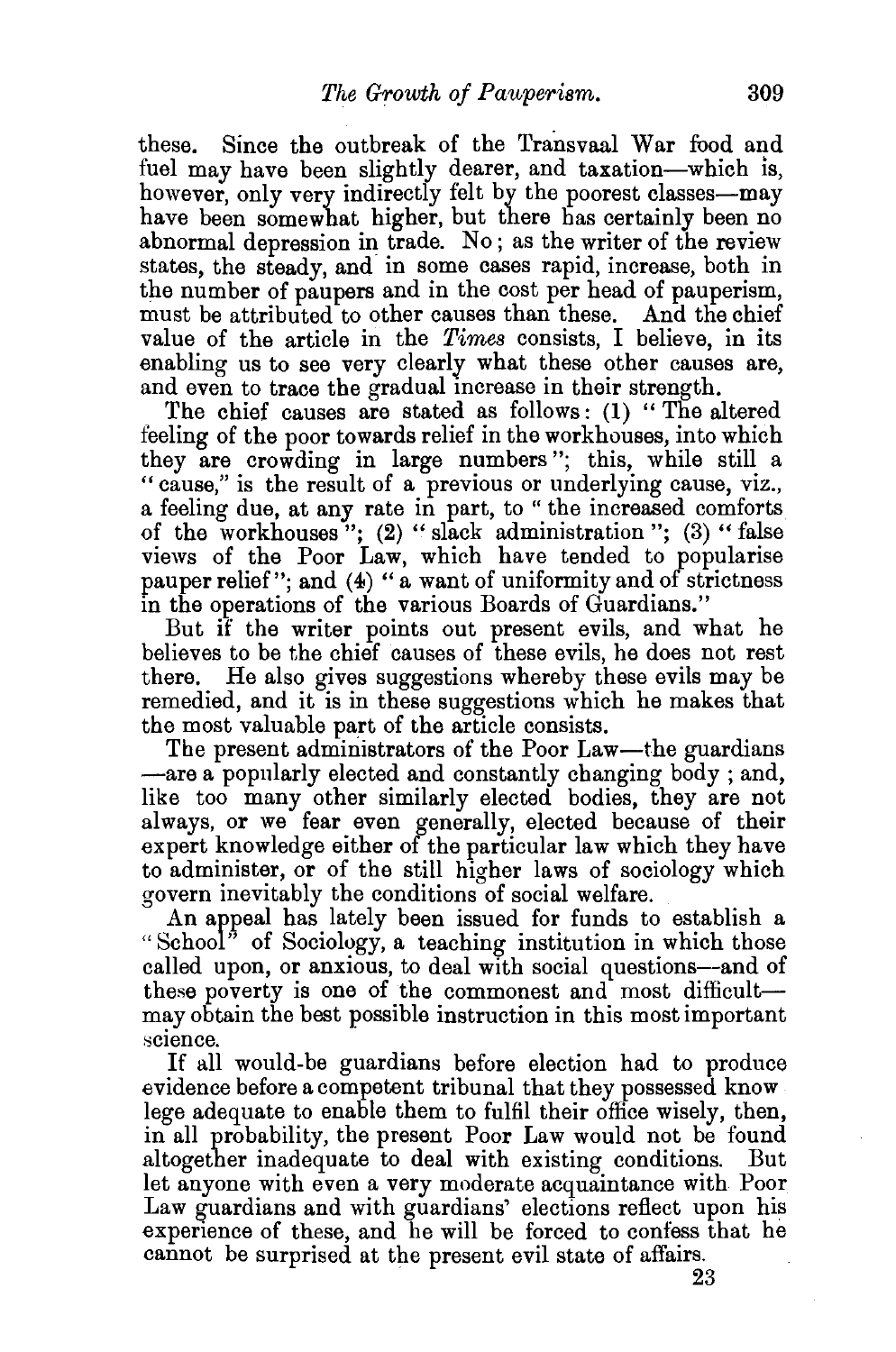I could cite two recent elections of guardians, the first in one of our largest cities, the second in a very extensive country union. In both cases before the election the chairmen were exceptionally enlightened and able Poor Law administrators. Both men had induced their Boards to pursue a careful, though by no means a harsh, policy. In the first case the old chairman failed to obtain re-election at all; in the second case, though the old chairman was re-elected a guardian, the new Board was so constituted that a new chairman was chosen, and a new, ignorant, and lax policy adopted.

Among the most painful features of present-day social problems must be placed the apparently growing reluctance of men of education and position-men who from these advantages are capable of forming wide and far-sighted views-to .ake part in the administration of local or municipal affairs. It is not difficult to account for this reluctance, however much we may deplore it. *Expertus metuit* says he who has had experience of local contested elections and of local administration. Nothing less than a high sense of duty to the present and the future interests of the community enables a man or woman of education or position to undergo the consequences either of candidature or election.

Some time ago I thought of becoming a candidate for election to a certain Board of Guardians. I mentioned this to an old and very able Poor Law administrator, whose advice to me was : " If you value your peace of mind, don't dream of such a thing ; from the moment you enter that board-room you will be at constant enmity with the great majority of your colleagues. By compelling them to listen to what you have to say you may prolong the meetings, but you will not affect their methods."

To the present system of administration the writer of the *Times* article sees two alternatives, viz.: (1) A more precise and definite Poor Law, which even the most ill-advised administrator cannot pervert; or (2) more careful local administration.

Both these alternatives open the door to a number of suggestions and criticisms. With regard to the first, can the law be named which ignorant and ill-advised, and especially "amateur," administration has not perverted? Recent experiences of attempts to work the new Education Act are not hopeful towards improvements in this direction. That the present Poor Law is incapable of improvement I certainly do nol; believe, or that changes in the direction of somewhat greater stringency might not well be made. In certain directions the limits of the power of individual Boards might certainly with advantage be curtailed.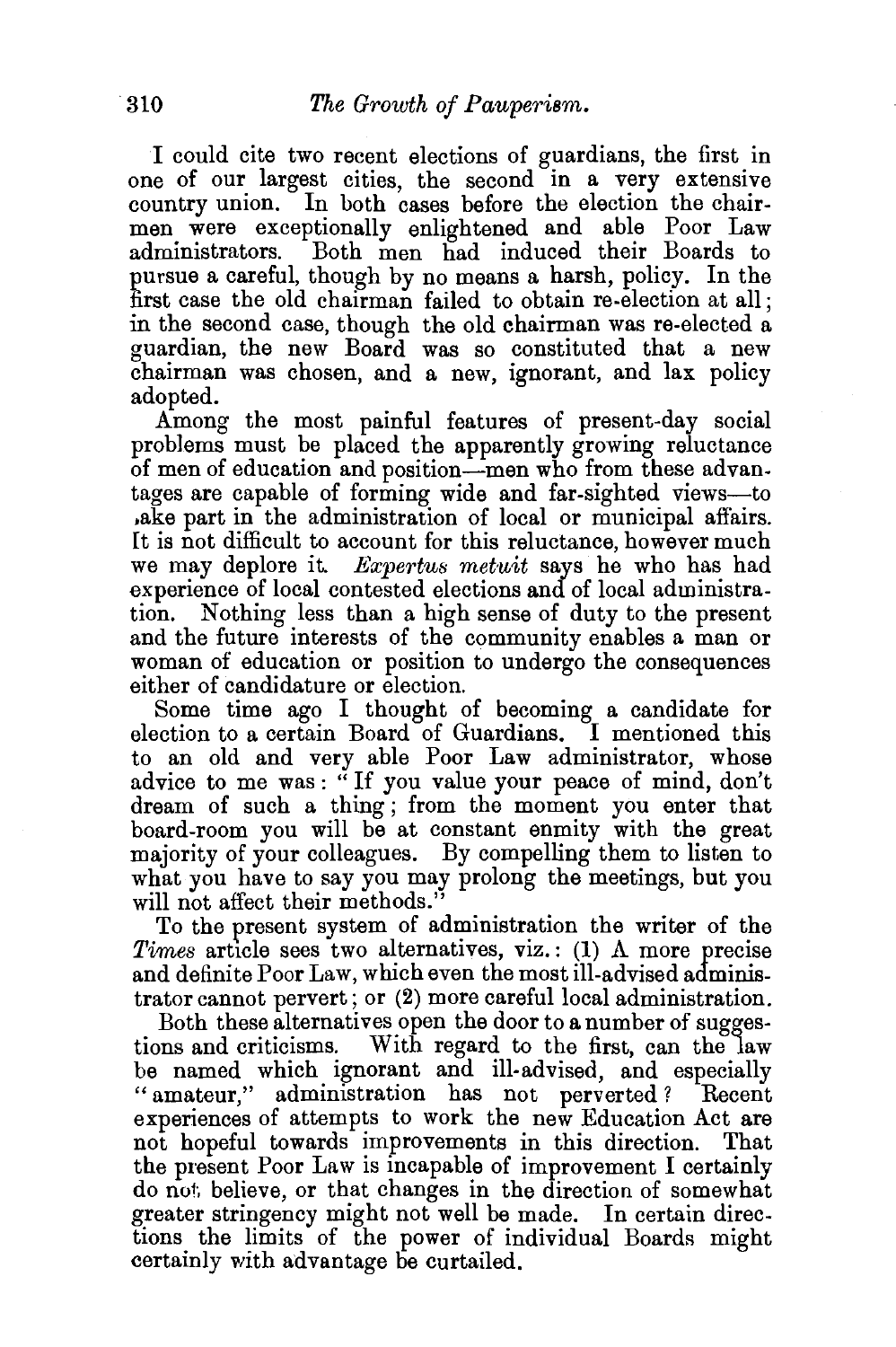The opinion of the *Times* writer is strongly in favour of a better and more intelligent administration of the *present*  Poor Law: "If we could always be sure of a good proportion of each Board of Guardians being men and women tramed in the work of relief, the existing law would be quite sufficient to carry out the main objects of the Poor Law-adequacy and promptitude of relief for the destitute, and dispauperization." This is certainly high praise, but I doubt whether even a majority of experts on the subject would go quite so far.

Against a more stringent law, as everyone who has had to administer relief knows, there are many objections. circumstances, not only of particular cases, but of particular localities and particular times, often demand at least the possibility of the exercise of a wide discretion. It is, then, to the second alternative-that of better administration-to which evidence seems to point as the more hopeful of the two. The question then arises, How is this most likely to be obtained or effected ?

With the new Education Act so much in evidence, we naturally turn to it for analogies, and many of our readers, who by this time have had experience of the way in which it is being worked by various local authorities or committees, must already have often longed for the presence of an experienced "Inspector of Schools," who could, with authority, have made clear to its amateur and inexperienced administrators what the law is, and how it was meant to be administered. And those who have read the recently published accounts of the visit of the "Mosely" Commission to the United States will not have failed to notice how in that country, usually regarded as one most democratically governed and inspired, what is termed "popular" education is largely administered, not by popularly elected local amateurs, but by definitely chosen local "experts."

That the state of pauperism in any locality does depend in great measure upon the local administration is abundantly proved by the writer of the *Times* article. One of the most glaring instances of this is found in a comparison between the pauperism in the unions of St. George's, Hanover Square, and St. George's-in-the-East. The writer's own words and figures must here be given: "St. George's, Hanover Square, with its immensely rich inhabitants, has a population of 120,256, or about 66 per acre. St. George's-in-the-East, an extremely poor parish, has a population of 49,087, the density of which is 201 per acre. At the beginning of the year the proportion of paupers to population in the western union was 31 per 1,000, while in the eastern it was 22·5. The pauperism of St. George's, Hanover Square, increased by over

 $23 - 2$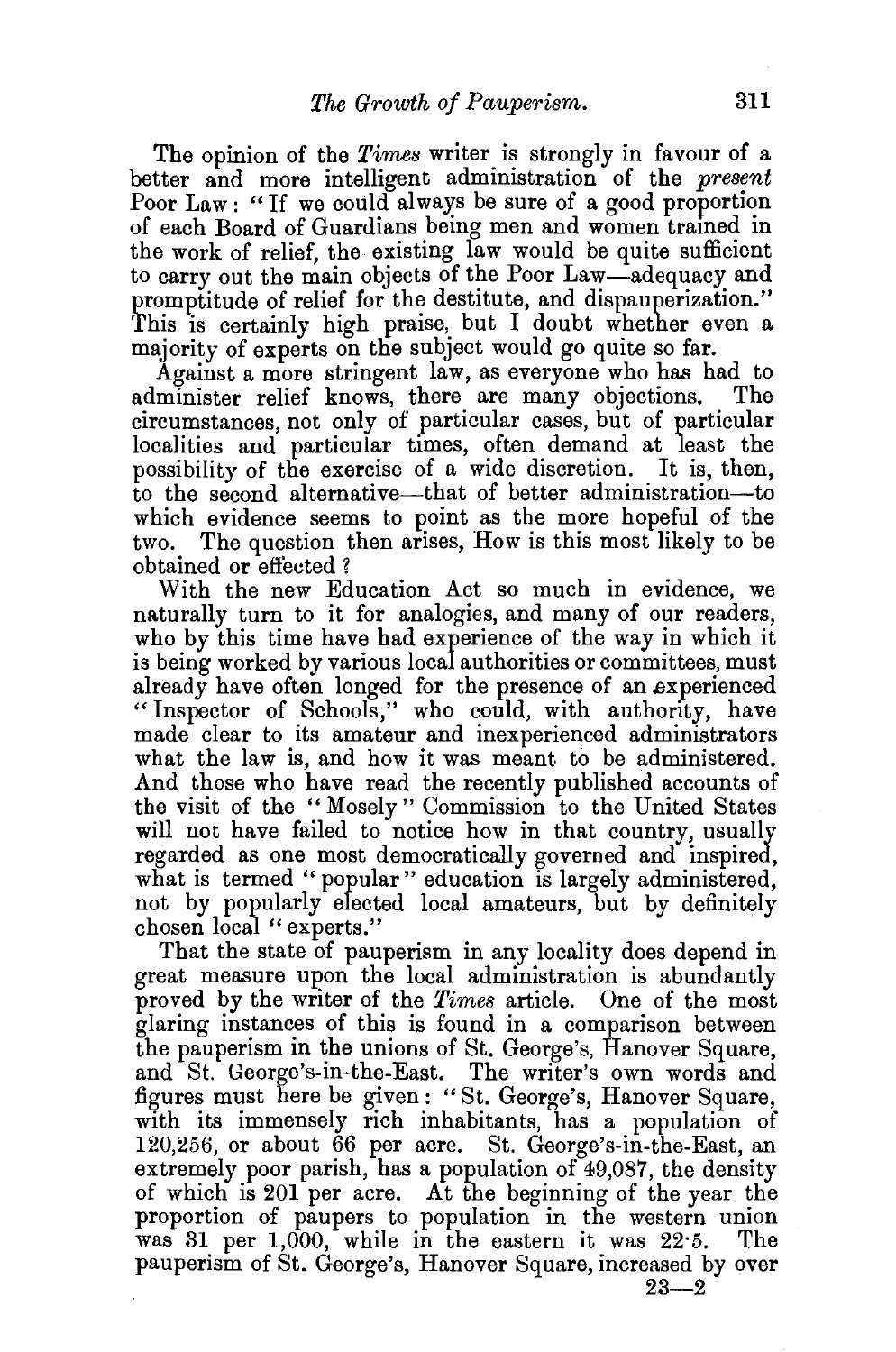31 per cent. between 1891 and 1903; that of St. George's. inthe-East decreased by over 34 per cent. By what processes have these changes been brought about? In this connection it may be noted that, whereas the western union increased its outdoor relief by about 74 per cent., that of the eastern union was decreased by over 70 per cent. Thus, once more the rule as to an increase of outdoor pauperism resulting in an increase of total pauperism has obtained. St. George's, Hanover Square, with its wealth and intellect, has become highly pauperized, because it has chosen to scatter outdoor relief broadcast ; St. George's-in-the-East, with its workingclass mind and poor population, is freeing itself largely from pauper bonds by adopting the opposite policy. If we make a comparison with another East End union, it appears that St. George's, Hanover Square, with a smaller population than Bethnal Green, has over 1,000 more paupers than that union."

And this is not an isolated instance even in London, for the writer shows that what is true of St. George's, Hanover Square, in comparison with St. George's-in-the-East, is equally true of either Chelsea or Marylebone in comparison with either Whitechapel or Bethnal Green. And the writer pushes his contention yet a step farther. It is generally regarded that a strict administration—and in some few cases an absolute refusal-of outdoor relief results in an increase of indoor pauperism, and, in consequence, in a much greater expense to the ratepayers. But an examination into the facts shows that the exact opposite is the result.

## II.

The question of pauperism is no doubt usually treated as a purely economic one, and far too often simply from the point of view of present conditions and present effects. But the question is really a far higher and wider one than this, and we must regard it from the moral standpoint, and must ask ourselves: What, as far as we can see, will be the effect of this growth of pauperism, if unchecked, upon the moral character, not only of individuals, but of the nation?

The discipline of poverty is doubtless hard, and often extremely painful, but who will say that it may not be salutary  $\overline{i}$  To encourage people to weaken or to give up selfeffort is not only dangerous, it is to commit a serious wrong, not only with regard to them, but to their families and to society generally. A Poor Law of some kind may, at the present time, and under the circumstances existing in this country, be a necessity. Yet, however well administered, it must be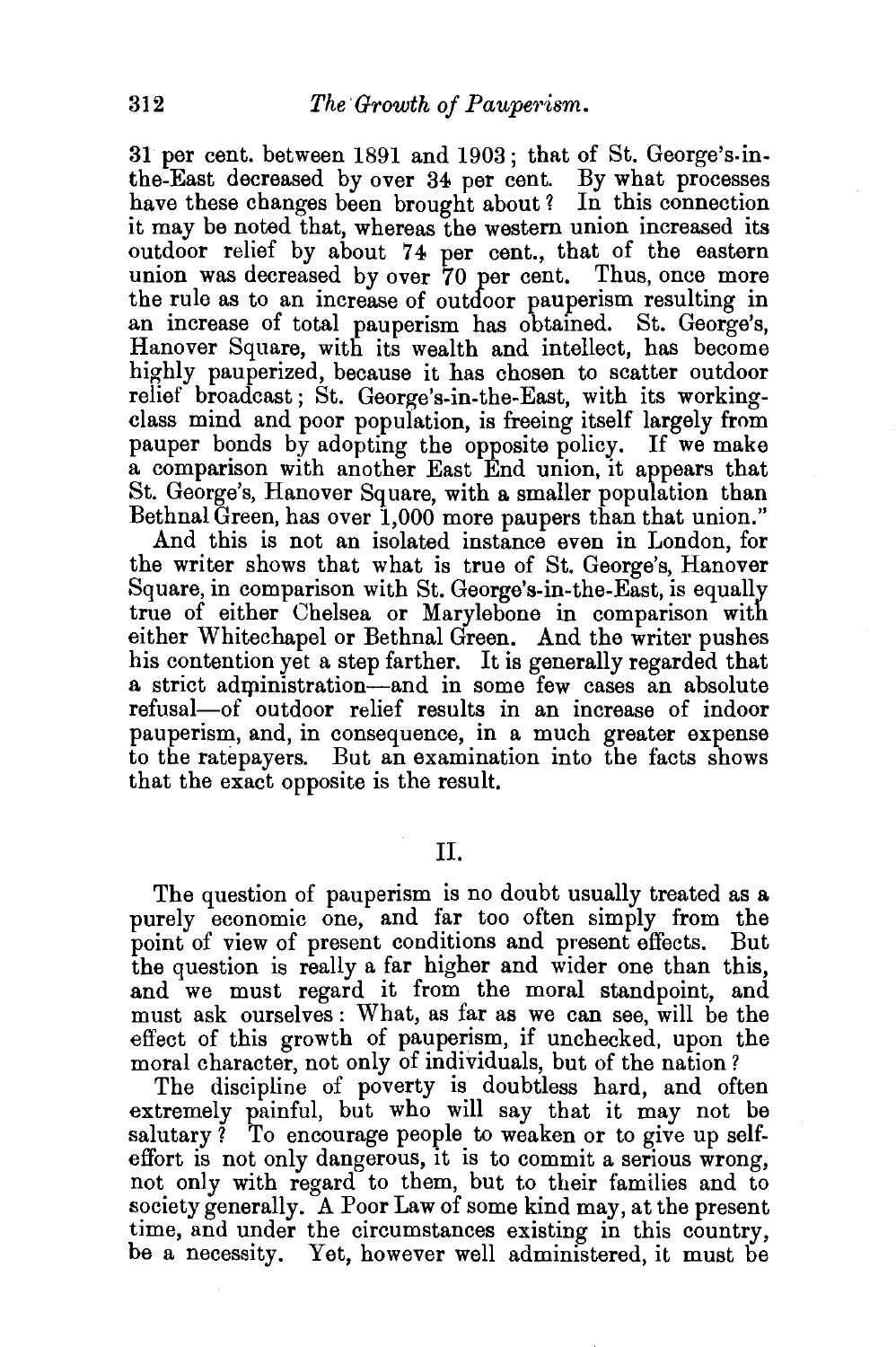regarded as an element of national weakness, rather than of national strength. The present Poor Law is rapidly becoming -especially in badly administered unions-a very serious common burden. But it is not as a national burden, but, rather, as a mere palliative to a growing national disease, that the true danger of the Poor Law consists. And there are moral and economical drugs and soporifics as well as chemical or physical ones.

It may be difficult to frame a Poor Law which shall not act as a deterrent to thrift and self-effort ; and it does seem all too easy to administer the existing Poor Law as a premium upon idleness, extravagance, inefficiency, and weakness of will, as a refuge for "those who object to work between meals." What possible inducement is there to self-effort when outdoor relief is freely and carelessly administered, or when "life" within "the House" is made far more attractive than much of the life outside it? To quote again the writer of the *Times*  article : " Want of method and principle in the work of relief ... has a demoralizing effect upon the people because it enables those who make noisy demands, and who are often not destitute, to succeed in obtaining it."

"A consideration of the situation all round seems to justify the conclusion that the old hostility of the poor towards the workhouse is being abandoned, and that the increased comforts of ' indoor' life have had a great deal to do with this change of attitude."

The principal need at the present time is admirably expressed by the Archbishop of Canterbury in his New Year's Message, where he says that this need "may be a more deliberate output of the best our mind can give," and where he utters his fear lest "we have got into the way of drifting along with no real personal grip upon the facts and their issues with which we as citizens have to do."

Take the inhabitants of any union (or Poor Law area), and, apart from those who are, from the nature of their profession, brought almost daily into connection with the various problems of poverty, how many, I ask, of the average citizens-except, perhaps, during the few days previous to a contested election of guardians, and how many not even then-take any interest in, or give any thought whatever, to these problems?

But the actual state of affairs is even worse than this, and we are obliged to ask, How many, even of those who by their profession (e.g., the clergy), or who, simply from a real, however uninformed, "desire to do good"  $(e.g.,$  district visitors), are brought face to face with these problems, are capable, from careful study, either of dealing wisely with these problems themselves, or of explaining to the average citizen the vital